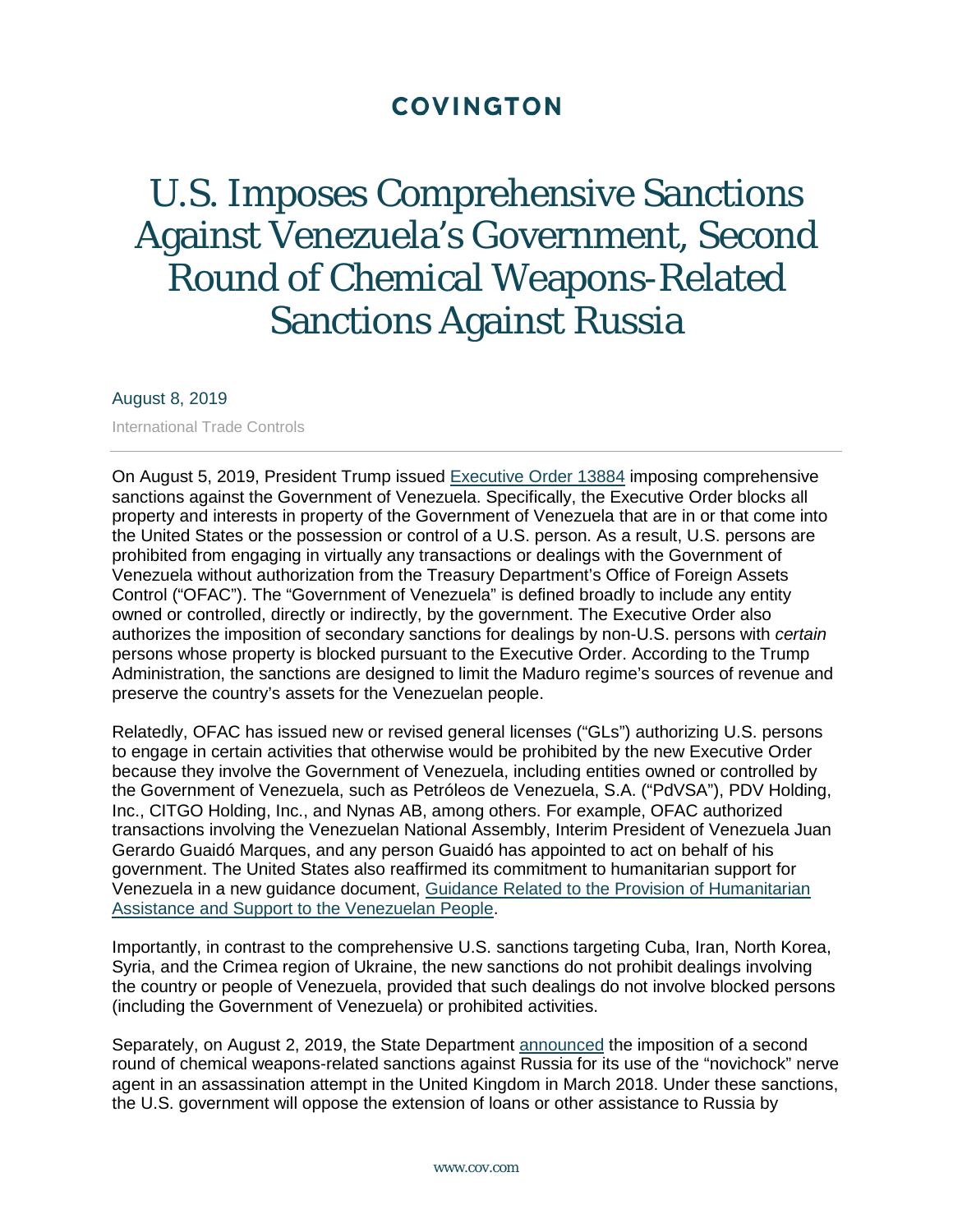international financial institutions, and prohibit U.S. banks from participating in the primary market for non-ruble denominated Russian sovereign debt or making non-ruble-denominated loans to the Russian government. The sanctions also impose new restrictions on obtaining licensing to export to Russia "dual-use" items controlled under the Export Administration Regulations ("EAR") for chemical and biological weapons proliferation reasons.

## **Background on Venezuela Sanctions**

In May 2018, incumbent President Nicolás Maduro was declared the winner of the Venezuela presidential election, despite wide criticism and disputed results. On January 10, 2019, the National Assembly of Venezuela declared the election results invalid and named Juan Guaidó as interim president. On January 23, 2019, President Trump announced his recognition of Guaidó as the legitimate president of Venezuela, and the administration signaled a willingness to take further action—including the imposition of sanctions—to pressure Maduro to resign.

In the weeks and months that followed, the Trump Administration increased the sanctions it had previously imposed against Venezuela in 2017 and 2018 (which focused principally on restricting dealings in certain debt and equity of the government and government-owned or controlled entities). In particular, as discussed in our [January 29](https://www.cov.com/-/media/files/corporate/publications/2019/01/us_sanctions_venezuelas_oil_sector_by_adding_pdvsa_to_the_sdn_list_ofac_issues_general_licenses_temporarily_authorizing_certain_activities_by_us_persons.pdf) and [April 25](https://www.cov.com/-/media/files/corporate/publications/2019/04/united_states_expands_sanctions_against_iran_targets_cuba_venezuela_and_nicaragua_with_additional_measures.pdf) alerts, the Trump Administration added to the U.S. List of Specially Designated Nationals and Blocked Persons ("SDN List") certain Venezuela-related entities, including, most notably, PdVSA and the Central Bank of Venezuela.

The new sanctions announced this week supplement and expand upon these existing measures.

## **Comprehensive Sanctions Against the Government of Venezuela**

On August 5, 2019, President Trump signed Executive Order 13884, ["Blocking Property of the](https://www.treasury.gov/resource-center/sanctions/Programs/Documents/13884.pdf)  [Government of Venezuela,](https://www.treasury.gov/resource-center/sanctions/Programs/Documents/13884.pdf)" which expands the sanctions against Venezuela to block all property and interests in property of the Government of Venezuela that are in, or come into, the United States or the possession or control of a U.S. person. Without OFAC authorization, such blocked property may not be transferred, paid, exported, withdrawn, or otherwise dealt in. Accordingly, unless exempt or authorized by OFAC, U.S. persons are prohibited from engaging in virtually any dealings with the Government of Venezuela, including providing or receiving any funds, goods, or services to or from the Government of Venezuela.

Additionally, non-U.S. persons could be exposed to property-blocking sanctions (and added to the SDN List) if the Secretary of the Treasury, in consultation with the Secretary of State, determines that such non-U.S. persons have materially assisted, sponsored, or provided financial, material, or technological support for, or goods or services to or in support of, any person designated on the SDN List whose property is blocked pursuant to Executive Order 13884. Such sanctions could be imposed even if the non-U.S. persons' dealings were conducted entirely outside the United States and without any other U.S. nexus. Non-U.S. persons also could be exposed to property-blocking sanctions (and added to the SDN List) if they are determined to have acted or purported to act on behalf of, directly or indirectly, the Government of Venezuela (or any other person whose property is blocked pursuant to the Executive Order in the future).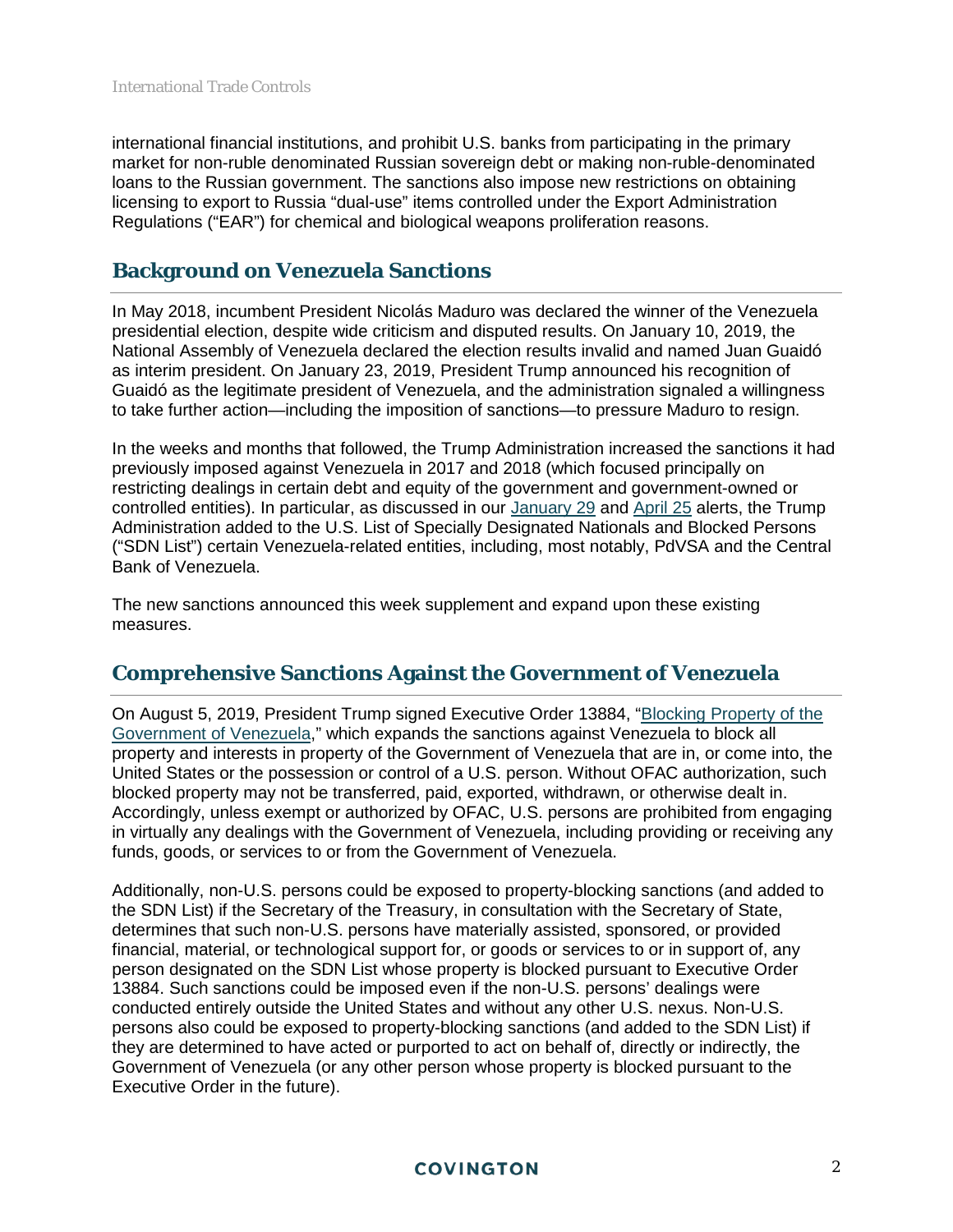The Executive Order defines the "Government of Venezuela" broadly to include "the state and Government of Venezuela, any political subdivision, agency, or instrumentality thereof, including the Central Bank of Venezuela and Petróleos de Venezuela, S.A. (PdVSA), any person owned or controlled, directly or indirectly, by the foregoing, and any person who has acted or purported to act directly or indirectly for or on behalf of, any of the foregoing, including as a member of the Maduro regime." OFAC FAQ guidance, published concurrently with Executive Order 13884, affirms that the blocking sanctions also reach persons that are owned, directly or indirectly, 50% or more by the Government of Venezuela, even if such parties are not designated on the SDN List. OFAC [FAQ No. 680.](https://www.treasury.gov/resource-center/faqs/Sanctions/Pages/faq_other.aspx#680) Given the broad definition of the "Government of Venezuela," noted above, the blocking sanctions likewise should reach persons that are otherwise *controlled* by the Government of Venezuela.

Although these new measures significantly broaden U.S. sanctions against Venezuela, they are less comprehensive than sanctions on Cuba, Iran, North Korea, Syria, or the Crimea region of Ukraine. U.S. persons are not prohibited from engaging in transactions involving the country or people of Venezuela, provided that such transactions do not involve blocked persons or prohibited conduct.

## **New and Revised General Licenses**

In connection with Executive Order 13884, OFAC has amended 12 existing GLs and issued an additional 13 new GLs that authorize various transactions and activities that otherwise would be prohibited by the new Executive Order. For example, [GL 28](https://www.treasury.gov/resource-center/sanctions/Programs/Documents/venezuela_gl28.pdf) permits certain wind-down activities involving the Government of Venezuela until September 4, 2019. Other GLs permit humanitarian assistance activities in Venezuela (e.g., GLs [4C](https://www.treasury.gov/resource-center/sanctions/Programs/Documents/venezuela_gl4c.pdf) and [29\)](https://www.treasury.gov/resource-center/sanctions/Programs/Documents/venezuela_gl29.pdf), promote access to communications [\(GL 24](https://www.treasury.gov/resource-center/sanctions/Programs/Documents/venezuela_gl24.pdf) and [GL 25\)](https://www.treasury.gov/resource-center/sanctions/Programs/Documents/venezuela_gl25.pdf), and authorize dealings with the Venezuelan National Assembly and Interim President Guaidó, including any official, designee, or representative appointed by Guaidó to act on behalf of his government [\(GL 31\)](https://www.treasury.gov/resource-center/sanctions/Programs/Documents/venezuela_gl31.pdf).

The Venezuela-related GLs that were issued or amended in connection with Executive Order 13884 are summarized below. Further detail and additional licensing conditions can be found in the full text of the GLs on [OFAC's website:](https://www.treasury.gov/resource-center/sanctions/Programs/Pages/venezuela.aspx#gl)

- *[GL 2A](https://www.treasury.gov/resource-center/sanctions/Programs/Documents/venezuela_gl2a.pdf)* and *[GL 7C](https://www.treasury.gov/resource-center/sanctions/Programs/Documents/venezuela_gl7c.pdf)* authorize certain transactions and activities where the only Government of Venezuela entities involved are PDV Holding, Inc., CITGO Holding, Inc., and their subsidiaries. Similarly, *[GL 13C](https://www.treasury.gov/resource-center/sanctions/Programs/Documents/venezuela_gl13c.pdf)* authorizes until October 25, 2019, certain transactions and activities where the only Government of Venezuela entities involved are Nynas AB or any of its subsidiaries.
- *[GL 3F](https://www.treasury.gov/resource-center/sanctions/Programs/Documents/venezuela_gl3f.pdf)* authorizes dealings in specified Venezuelan-related bonds, known as "GL 3F Bonds," and certain related transactions, subject to certain conditions. GL 3F further authorizes transactions related to other bonds, provided they were issued prior to August 25, 2017, by U.S. person entities that are owned or controlled, directly or indirectly, by the Government of Venezuela, *other than* Nynas AB, PDV Holding, Inc., CITGO Holding, Inc., and any of their subsidiaries.
- *[GL 4C](https://www.treasury.gov/resource-center/sanctions/Programs/Documents/venezuela_gl4c.pdf)* authorizes certain transactions to support exports and reexports to Venezuela of agricultural commodities, medicine, medical devices, replacement parts and components for medical devices, or software updates for medical devices, subject to certain conditions.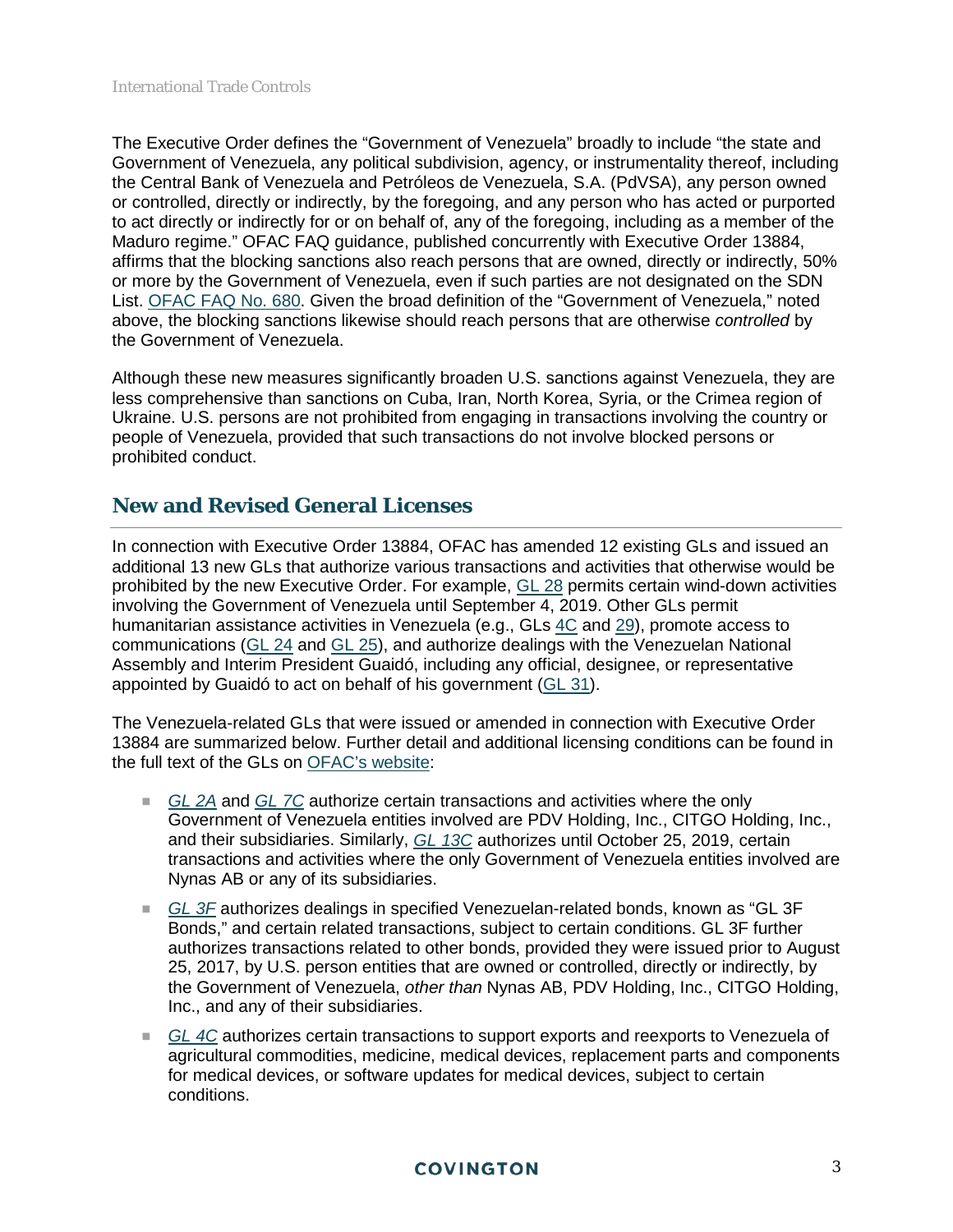- *[GL 8C](https://www.treasury.gov/resource-center/sanctions/Programs/Documents/venezuela_gl8c.pdf)* authorizes Chevron Corporation, Halliburton, Schlumberger Limited, Baker Hughes, Weatherford International, and their subsidiaries to engage in certain activities until October 25, 2019, that are ordinarily incident and necessary to the maintenance of operations, contracts, or other agreements in Venezuela that were in effect prior to July 26, 2019, and that involve PdVSA or any entity in which PdVSA owns, directly or indirectly, a 50% or greater interest.
- *[GL 9E](https://www.treasury.gov/resource-center/sanctions/Programs/Documents/venezuela_gl9e.pdf)* authorizes, subject to certain conditions, transactions and activities that are ordinarily incident and necessary to dealings in certain debt of and equity in PdVSA and entities owned 50% or more by PdVSA, issued prior to August 25, 2017. GL 9E further authorizes certain transactions and activities that are ordinarily incident and necessary to dealings in bonds issued prior to August 25, 2017, by PDV Holdings, Inc., CITGO Holdings, Inc., Nynas AB, or any of their subsidiaries.
- *[GL 15B](https://www.treasury.gov/resource-center/sanctions/Programs/Documents/venezuela_gl15b.pdf) and [GL 16B](https://www.treasury.gov/resource-center/sanctions/Programs/Documents/venezuela_gl16b.pdf)* authorize, until March 22, 2020, certain transactions involving a number of Venezuelan banks, including transactions by MasterCard, Visa, American Express, Western Union, and MoneyGram; the processing of noncommercial, personal remittances; and transactions incident to maintaining, operating, or closing accounts of U.S. persons held at those Venezuelan banks. Additionally, *[GL 18A](https://www.treasury.gov/resource-center/sanctions/Programs/Documents/venezuela_gl18a.pdf)* authorizes certain transactions ordinarily incident and necessary to maintain or operate Integración Administradora de Fondos de Ahorro Previsional, S.A.
- *[GL 20A](https://www.treasury.gov/resource-center/sanctions/Programs/Documents/venezuela_gl20a.pdf)* authorizes transactions for the official business of various international organizations, including the United Nations ("U.N."), Red Cross, and Organization of American States, among others. *[GL 22](https://www.treasury.gov/resource-center/sanctions/Programs/Documents/venezuela_gl22.pdf)* and *[GL 23](https://www.treasury.gov/resource-center/sanctions/Programs/Documents/venezuela_gl23.pdf)* similarly permit certain transactions involving Venezuela's U.N. Mission in the United States and certain funds transfers necessary for the operating expenses or other official business of third-country diplomatic and consular missions in Venezuela.
- *[GL 21](https://www.treasury.gov/resource-center/sanctions/Programs/Documents/venezuela_gl21.pdf)* permits U.S. financial institutions to debit certain blocked accounts that they hold for payment or reimbursement of "normal service charges" owed to them by the owners of the blocked accounts.
- *[GL 24](https://www.treasury.gov/resource-center/sanctions/Programs/Documents/venezuela_gl24.pdf)* authorizes transactions involving the Government of Venezuela that are incident to the receipt and transmission of telecommunications, and transactions of common carriers involving the Government of Venezuela incident to the receipt or transmission of mail and packages between the United States and Venezuela.
- *[GL 25](https://www.treasury.gov/resource-center/sanctions/Programs/Documents/venezuela_gl25.pdf)* authorizes certain exports to or involving the Government of Venezuela of services, software, hardware, and technology that are incident to the exchange of communications over the Internet (e.g., e-mails, social networking, web browsing, etc.).
- *[GL 26](https://www.treasury.gov/resource-center/sanctions/Programs/Documents/venezuela_gl26.pdf)* authorizes the provision and receipt of certain medical services involving the Government of Venezuela.
- *[GL 27](https://www.treasury.gov/resource-center/sanctions/Programs/Documents/venezuela_gl27.pdf)* authorizes various activities related to registration, renewal, or protection of patents, trademarks, copyrights, or other forms of intellectual property protections in the United States or in Venezuela.
- *[GL 28](https://www.treasury.gov/resource-center/sanctions/Programs/Documents/venezuela_gl28.pdf)* authorizes transactions and activities that are ordinarily incident and necessary to the wind down of operations, contracts, or other agreements involving the Government of Venezuela that were in effect prior to August 5, 2019. This authorization expires on September 4, 2019.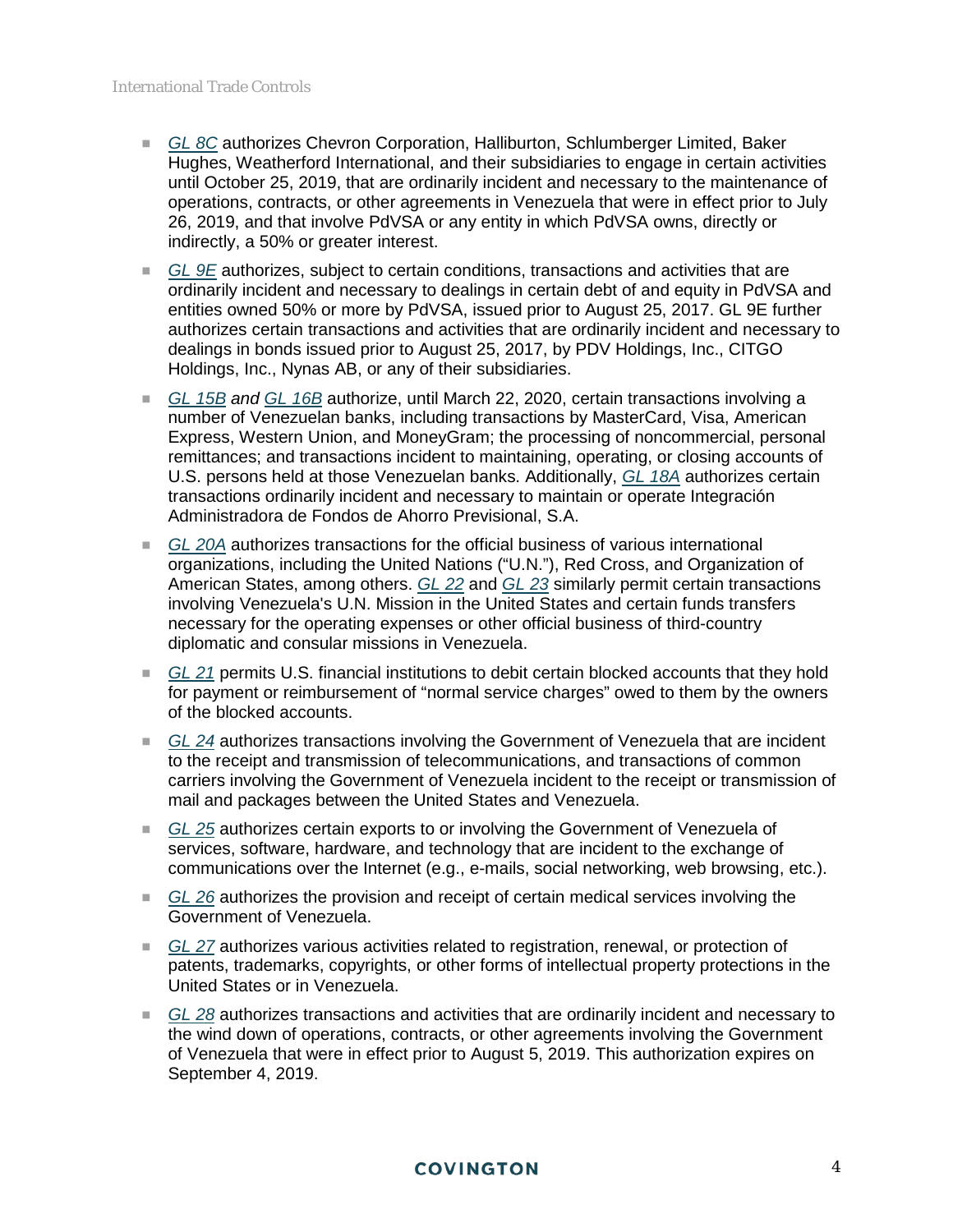- *[GL 29](https://www.treasury.gov/resource-center/sanctions/Programs/Documents/venezuela_gl29.pdf)* authorizes various activities involving the Government of Venezuela that are ordinarily incident and necessary to certain activities by non-governmental organizations. Such activities include, without limitation, humanitarian aid projects, democracy building, educational programs, non-commercial development initiatives directly benefiting the Venezuelan people (e.g., clean water assistance), and environmental protection projects.
- *[GL 30](https://www.treasury.gov/resource-center/sanctions/Programs/Documents/venezuela_gl30.pdf)* authorizes certain transactions and activities involving the Government of Venezuela that are ordinarily incident and necessary to operations or use of Venezuelan seaports and airports, subject to certain limitations. Relatedly, *[GL 33](https://www.treasury.gov/resource-center/sanctions/Programs/Documents/venezuela_gl33.pdf)* authorizes payment and receipt of fees associated with overflights of Venezuela or emergency landings in Venezuela by aircraft registered in the United States or owned or controlled by, or chartered to, persons subject to U.S. jurisdiction.
- *[GL 31](https://www.treasury.gov/resource-center/sanctions/Programs/Documents/venezuela_gl31.pdf)*, as noted, authorizes transactions with or involving the Venezuelan National Assembly (including its members and staff); any persons appointed or designated by the National Assembly to act on behalf of the Government of Venezuela; Interim President Guaidó and anyone appointed by Guaidó to act on behalf of the Government of Venezuela, and their staffs; and any person appointed by Guaidó to the board of directors (including any ad hoc board of directors) or appointed as an executive officer of a Government of Venezuela entity, among others.
- *[GL 32](https://www.treasury.gov/resource-center/sanctions/Programs/Documents/venezuela_gl32.pdf)* authorizes U.S. persons residing in Venezuela to engage in transactions that are ordinarily incident and necessary to their personal maintenance, such as paying taxes or other government fees. Relatedly, *[GL 10A](https://www.treasury.gov/resource-center/sanctions/Programs/Documents/venezuela_gl10a.pdf)* permits U.S. persons in Venezuela to purchase refined petroleum products from PdVSA, or any entity in which PdVSA owns, directly or indirectly, a 50% or greater interest, for personal, commercial, or humanitarian use, as well as to engage in certain related transactions involving the Government of Venezuela.

## **Russia Sanctions**

The Trump Administration also has imposed a second round of sanctions against Russia pursuant to the Chemical and Biological Weapons Control and Warfare Elimination Act of 1991 ("CBW Act") in response to Russia's use of the chemical nerve agent "novichock" in an assassination attempt in the United Kingdom in March 2018.

The CBW Act requires the imposition of sanctions against a foreign country determined to have used chemical or biological weapons in violation of international law or to have used lethal chemical or biological weapons against its nationals. On August 27, 2018, following the determination that Russia used chemical weapons in the UK attack, the United States imposed an initial round of CBW Act sanctions on Russia, which were partially waived by the State Department in the interests of national security. More information about these earlier sanctions and the CBW Act can be found in our August 30, 2018 [client alert.](https://www.cov.com/-/media/files/corporate/publications/2018/08/usimposeschemicalweaponsrelatedsanctionsagainstrussia.pdf)

On November 6, 2018, the Secretary of State determined that Russia had failed to provide reliable assurances that it would not engage in future chemical weapons attacks. Pursuant to the CBW Act, this determination mandated the imposition of a second round of sanctions.

On August 2, 2019, consistent with its statutory obligations, the **State Department selected** the following three measures out of a menu of six possible sanctions options under the CBW Act: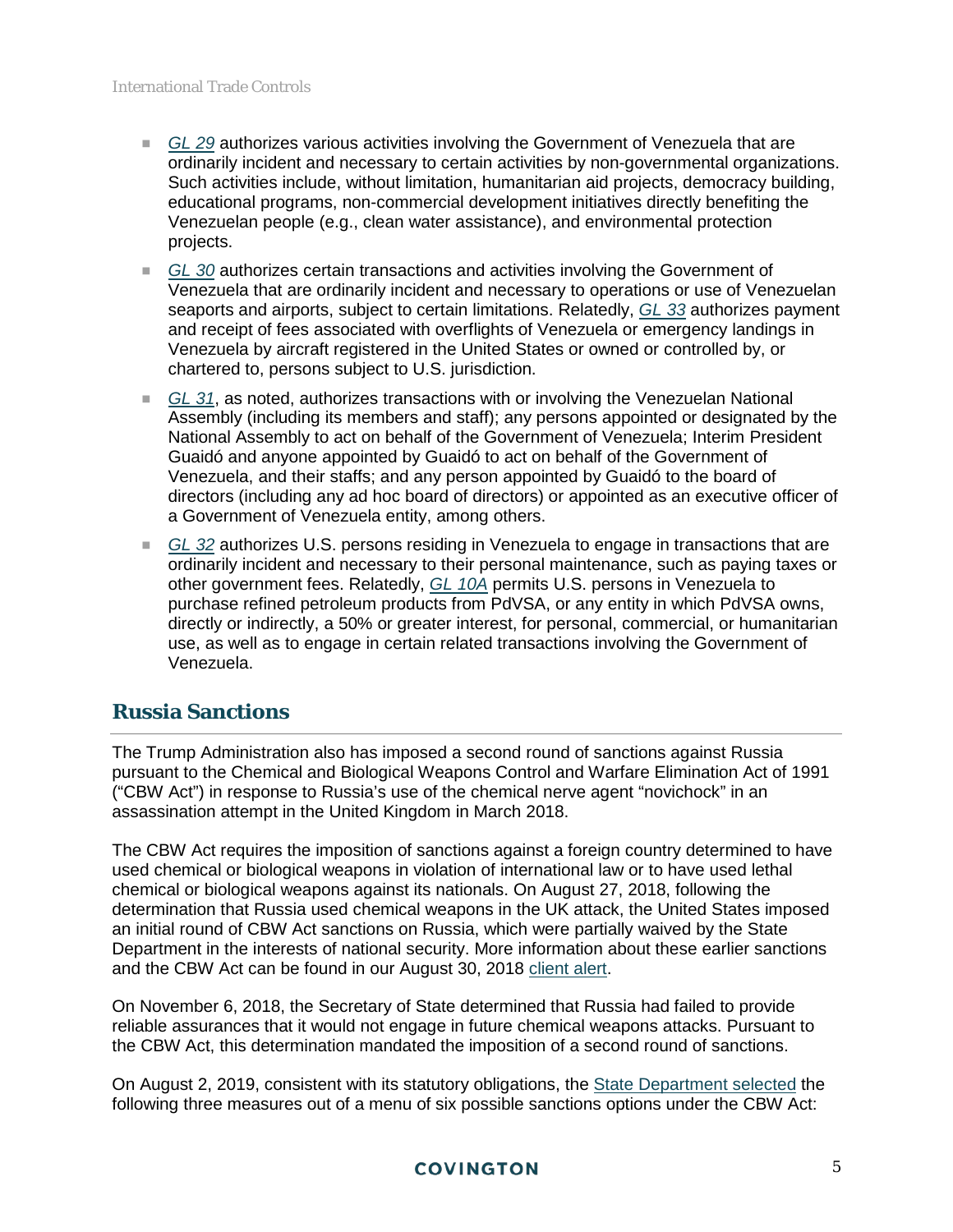- Beginning on or around August 19, 2019, the United States will oppose the extension of any loan or financial or technical assistance to Russia by international financial institutions, such as the World Bank or International Monetary Fund.
- **Pursuant to an implementing [Directive](https://www.treasury.gov/resource-center/sanctions/Programs/Documents/20190803_cbw_directive.pdf) issued by OFAC, U.S. banks will be prohibited** from participating in the primary market for non-ruble denominated bonds issued by the Russian sovereign and lending non-ruble denominated funds to the Russian sovereign after August 26, 2019, unless licensed by OFAC. The term "Russian sovereign" is defined for these purposes to include any ministry, agency, or sovereign fund of the Russian Federation, including Russia's Central Bank, National Wealth Fund, and Ministry of Finance. It does not include state-owned Russian enterprises. OFAC also has clarified in FAQ guidance that U.S. banks are not prohibited from participating in the secondary market for Russian sovereign debt. [OFAC FAQ No. 678.](https://www.treasury.gov/resource-center/faqs/Sanctions/Pages/faq_other.aspx#678)
- On or around August 19, 2019, the U.S. Commerce Department's Bureau of Industry and Security ("BIS") will be instituting a "presumption of denial" review policy for requests to license exports to state-owned or state-funded entities in Russia of items controlled under the EAR for chemical and biological weapons non-proliferation reasons. Although BIS has not yet released details of its plans for implementing this sanction, a State Department [Fact Sheet](https://www.state.gov/second-round-of-chemical-and-biological-weapons-control-and-warfare-elimination-act-sanctions-on-russia/) states that "exceptions to Department of Commerce export licensing requirements will continue to be available for U.S. firms fulfilling existing contracts with Russian customers." It adds that BIS will continue to consider approving on a case-by-case basis licenses to export to Russia items needed for commercial space flight activities, items needed for safe operation of commercial passenger aviation, items destined for commercial end-users in Russia for civil end-uses, and items destined for wholly owned subsidiaries of U.S. and other foreign companies in Russia, as well as licenses for "deemed" exports (i.e., the disclosure or release within the United States) of EAR-controlled technology or source code to Russian nationals working in the United States.

These new sanctions will remain in place for a minimum of 12 months. They can only be lifted if the Executive Branch determines and certifies to Congress that Russia has satisfied certain conditions under the CBW Act, including providing reliable assurances that it will not use chemical weapons in the future.

\* \* \*